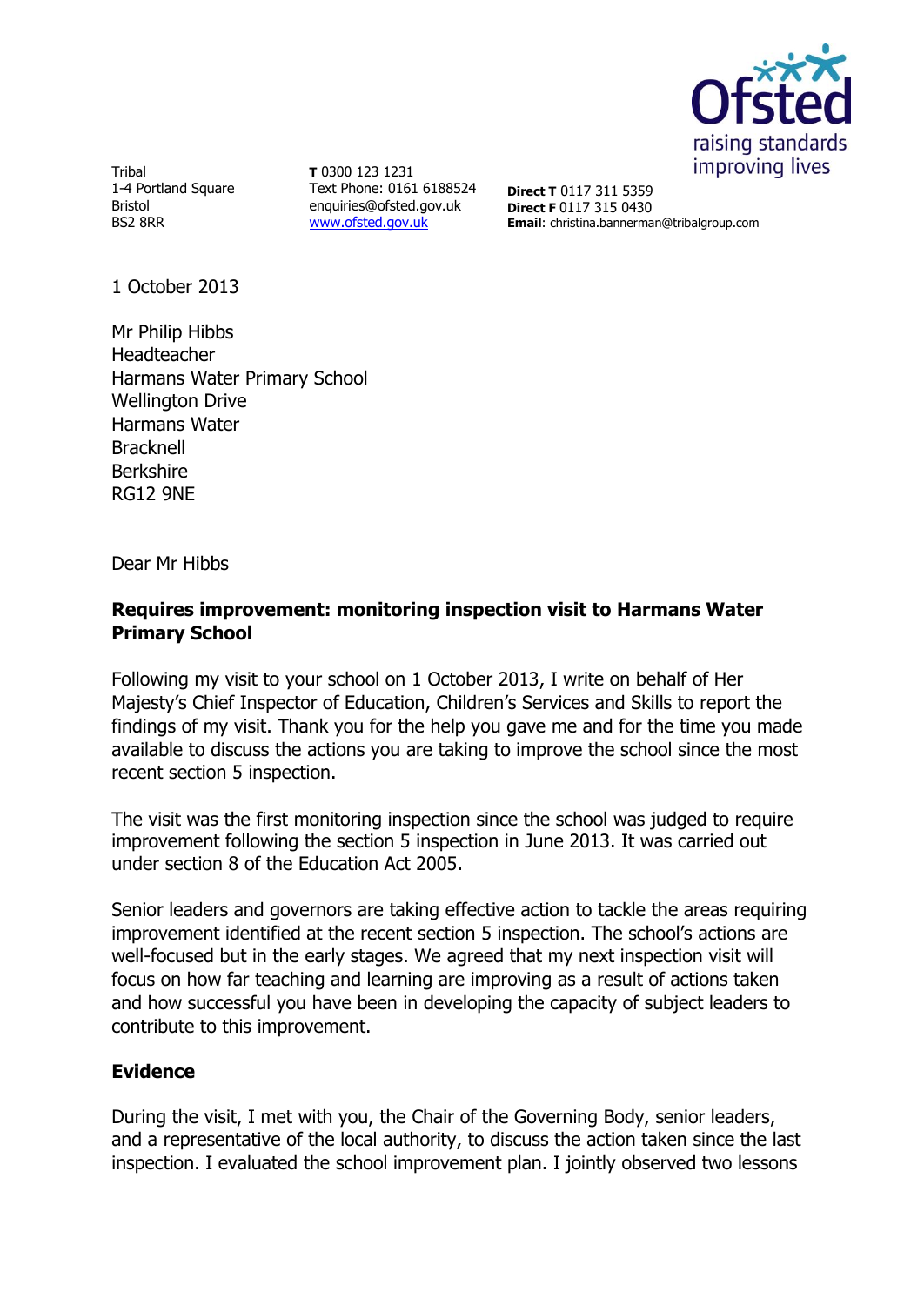

with members of the senior leadership team and looked at work in children's books. I read a range of documentation, including the local authority review of the school, notes of their monitoring visits, the school's self-evaluation and a governor information pack.

# **Context**

The current senior leadership team has been in position for approximately five weeks. You took up post in September 2013, two months after the inspection and following the retirement of the previous headteacher. A new assistant headteacher also started in September and the acting deputy headteacher was appointed permanently to his post.

## **Main findings**

Although you have been in post for a relatively short time, you have already taken decisive and effective action to improve the school. Your analysis of the school's strengths and weaknesses is sharp and accurate. You have drawn up improvement plans that are well-focused on the right priorities. You have already begun to change the staffing structure so that it is better suited to a large school. Senior leaders now know exactly what their roles are; lines of accountability are clearer and stronger, which helps everyone play their part in raising pupils' achievement. A stronger and more tightly-focused senior team is emerging.

The Chair of the Governing Body has overhauled the roles, structures and functions of the governing body. There is a marked coherence between his approach and yours, which strengthens the drive for improvement. He is determined to ensure that governors are able to make a full contribution to the school because they know its strengths and weaknesses well and contribute to its improvement. He is actively recruiting governors who bring valuable skills and experience to complement the existing team. He has developed an induction pack which helps new governors quickly understand the job. A new structure, with four vice chairs and four shadow positions, mirrors the requirements of the raising achievement plan, so that governors can more easily monitor achievement at each stage of a pupil's education. Minutes of the most recent governing body meeting show mutual challenge and discussion about how best governors can contribute to the school's improvement. They also demonstrate better lines of reporting from headteacher to governors, tightly linked to the school's raising achievement plan, enabling governors to challenge the headteacher more rigorously against targets and agreed indicators of success.

While leadership is strengthening and focused on the right priorities, it is too soon after your appointment to be able to identify real improvements in teaching or in achievement. Nonetheless, observations of lessons during the visit confirmed that